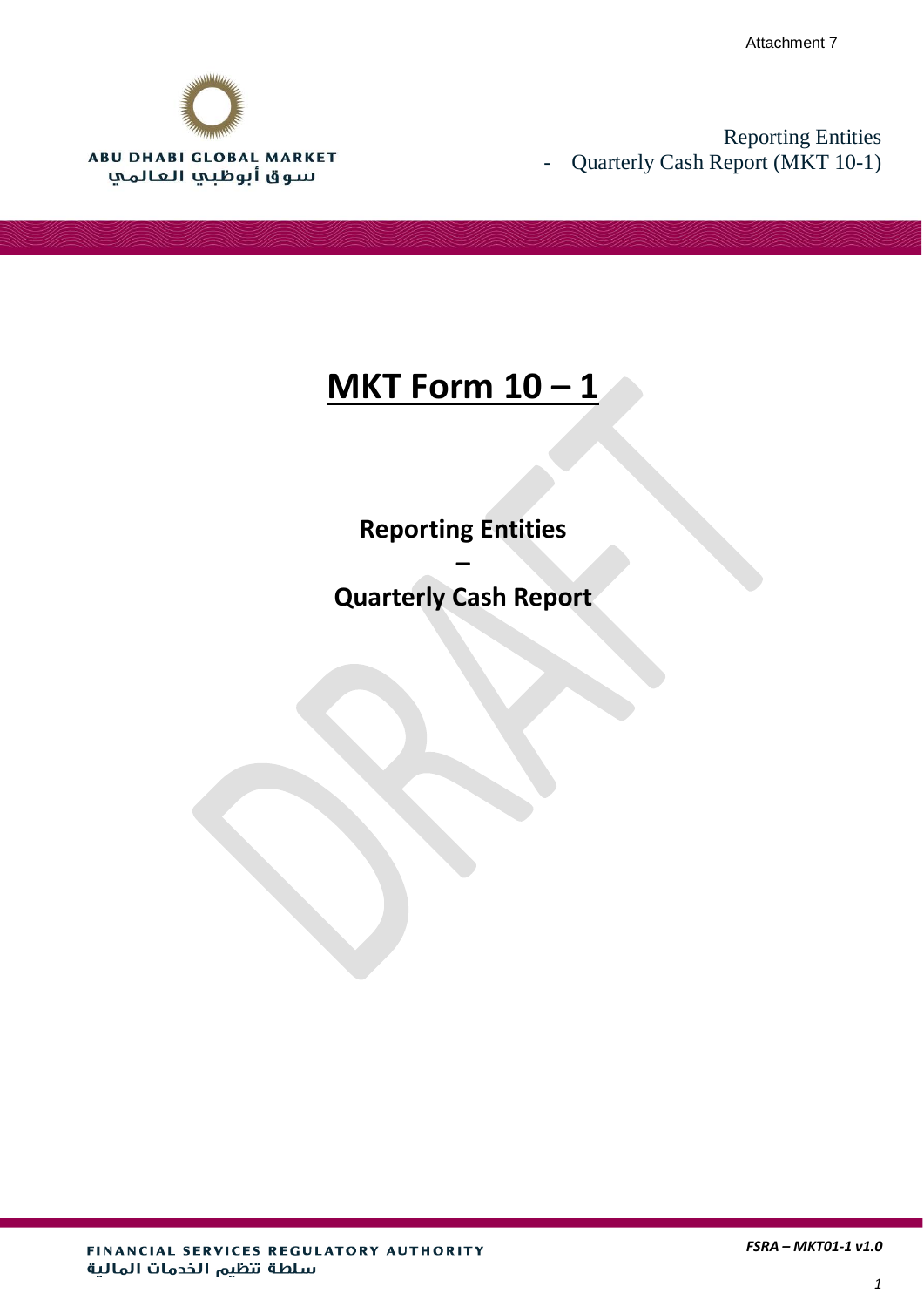

# **1 Quarterly Cash Report**

## **REPORTING ENTITIES – QUARTERLY CASH REPORT**

*Cross-referenced from MKT Rule 10.1.3B(1)*

| Name of Reporting Entity / Listed  |  |
|------------------------------------|--|
| Entity:                            |  |
| Quarter ended ("current quarter"): |  |
| Date:                              |  |

|     | <b>Consolidated Statement of Cash Flows</b>           | Current quarter<br>(USD '000) | Year to Date<br>( Months)<br>(USD '000) |  |
|-----|-------------------------------------------------------|-------------------------------|-----------------------------------------|--|
|     | Cash flows related to operating activities            |                               |                                         |  |
| 1.1 | Receipts from product sales and related debtors       |                               |                                         |  |
| 1.2 | Payments for:                                         |                               |                                         |  |
|     | <b>Exploration &amp; evaluation</b><br>(a)            |                               |                                         |  |
|     | development<br>(b)                                    |                               |                                         |  |
|     | production<br>(c)                                     |                               |                                         |  |
|     | (d) administration                                    |                               |                                         |  |
| 1.3 | Dividends received                                    |                               |                                         |  |
| 1.4 | Interest and other items received of a similar nature |                               |                                         |  |
| 1.5 | Interest and other costs of finance paid              |                               |                                         |  |
| 1.6 | Income taxes paid                                     |                               |                                         |  |
| 1.7 | Other (provide details if material)                   |                               |                                         |  |
|     | <b>Net Operating Cash Flows</b>                       |                               |                                         |  |
|     |                                                       |                               |                                         |  |

| Cash flows related to investing activities |                           |  |
|--------------------------------------------|---------------------------|--|
| $\vert$ 1.8                                | Payment for purchases of: |  |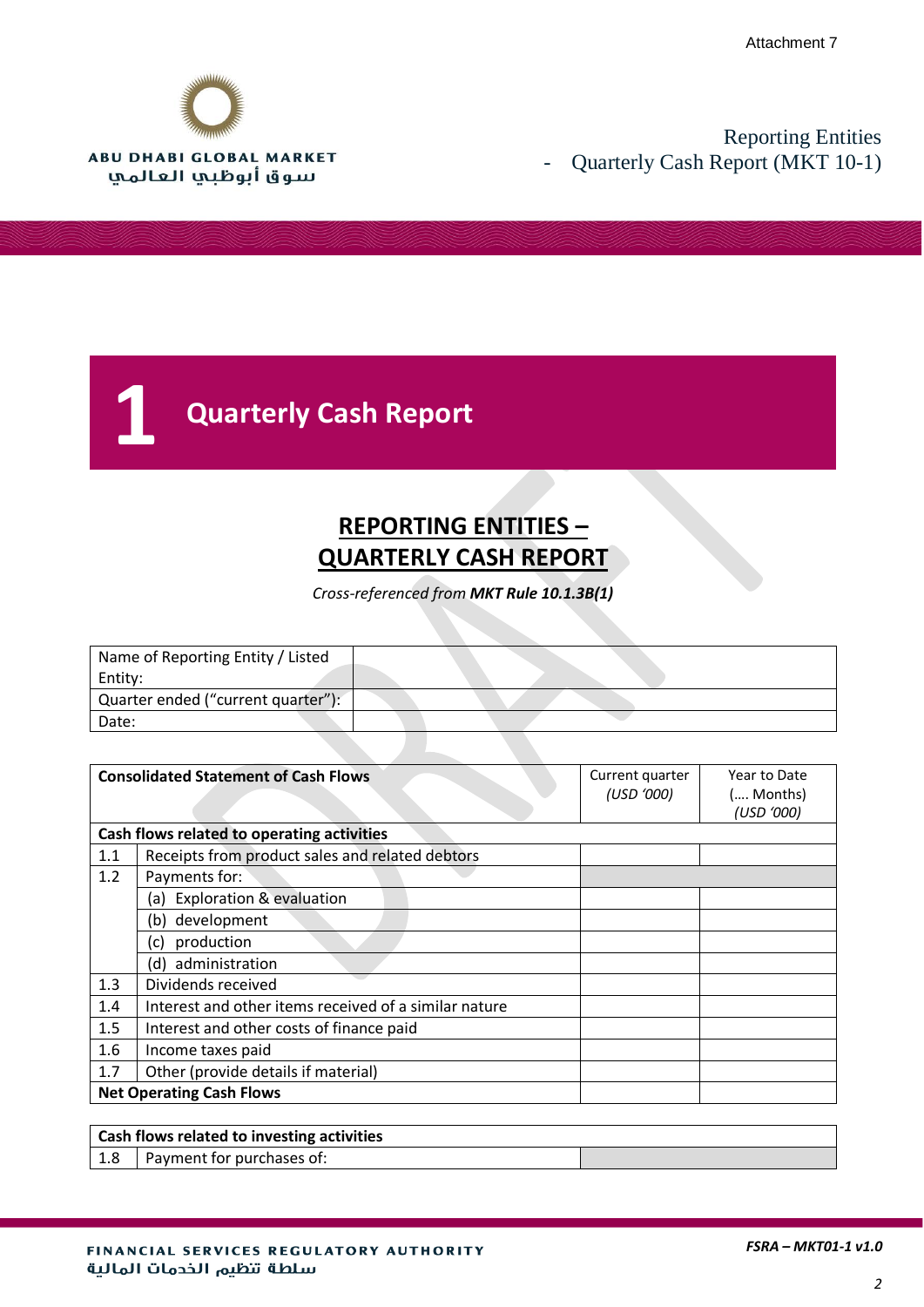

|      | (a)<br>prospects                                           |  |
|------|------------------------------------------------------------|--|
|      | (b) equity investments                                     |  |
|      | other fixed assets<br>(c)                                  |  |
| 1.9  | Proceeds from sale of:                                     |  |
|      | prospects<br>(a)                                           |  |
|      | (b) equity investments                                     |  |
|      | other fixed assets<br>(c)                                  |  |
| 1.10 | Loans to other entities                                    |  |
| 1.11 | Loans repaid by other entities                             |  |
| 1.12 | Other (provide details if material)                        |  |
|      | <b>Net investing cash flows</b>                            |  |
| 1.13 | Total operating and investing cash flows (carried forward) |  |
| 1.14 | Total operating and investing cash flows (brought forward) |  |

|      | Cash flows related to financing activities |  |  |  |  |
|------|--------------------------------------------|--|--|--|--|
| 1.14 | Proceeds from issues of Securities         |  |  |  |  |
| 1.15 | Proceeds from sale of forfeited Shares     |  |  |  |  |
| 1.16 | Proceeds from borrowings                   |  |  |  |  |
| 1.17 | Repayment of borrowings                    |  |  |  |  |
| 1.18 | Dividends paid                             |  |  |  |  |
| 1.19 | Other (provide details if material)        |  |  |  |  |
|      | <b>Net financing cash flows</b>            |  |  |  |  |

| Net increase (decrease) in cash held             |  |  |  |  |
|--------------------------------------------------|--|--|--|--|
| $1.20$ Cash at beginning of quarter/year to date |  |  |  |  |
| $1.21$ Exchange rate adjustments to Item 1.20    |  |  |  |  |
| 1.22   Cash at end of quarter                    |  |  |  |  |

| Payments to directors, associates of directors, related entities and associates of related entities |                                                                   |  |  |
|-----------------------------------------------------------------------------------------------------|-------------------------------------------------------------------|--|--|
|                                                                                                     | 1.22   Aggregate amount of payments to parties (including in Item |  |  |
|                                                                                                     | (1.2)                                                             |  |  |
| 1.23                                                                                                | Aggregate amount of loans to parties (including in Item 1.10)     |  |  |

#### **Explanation necessary for an understanding of the current quarter transactions**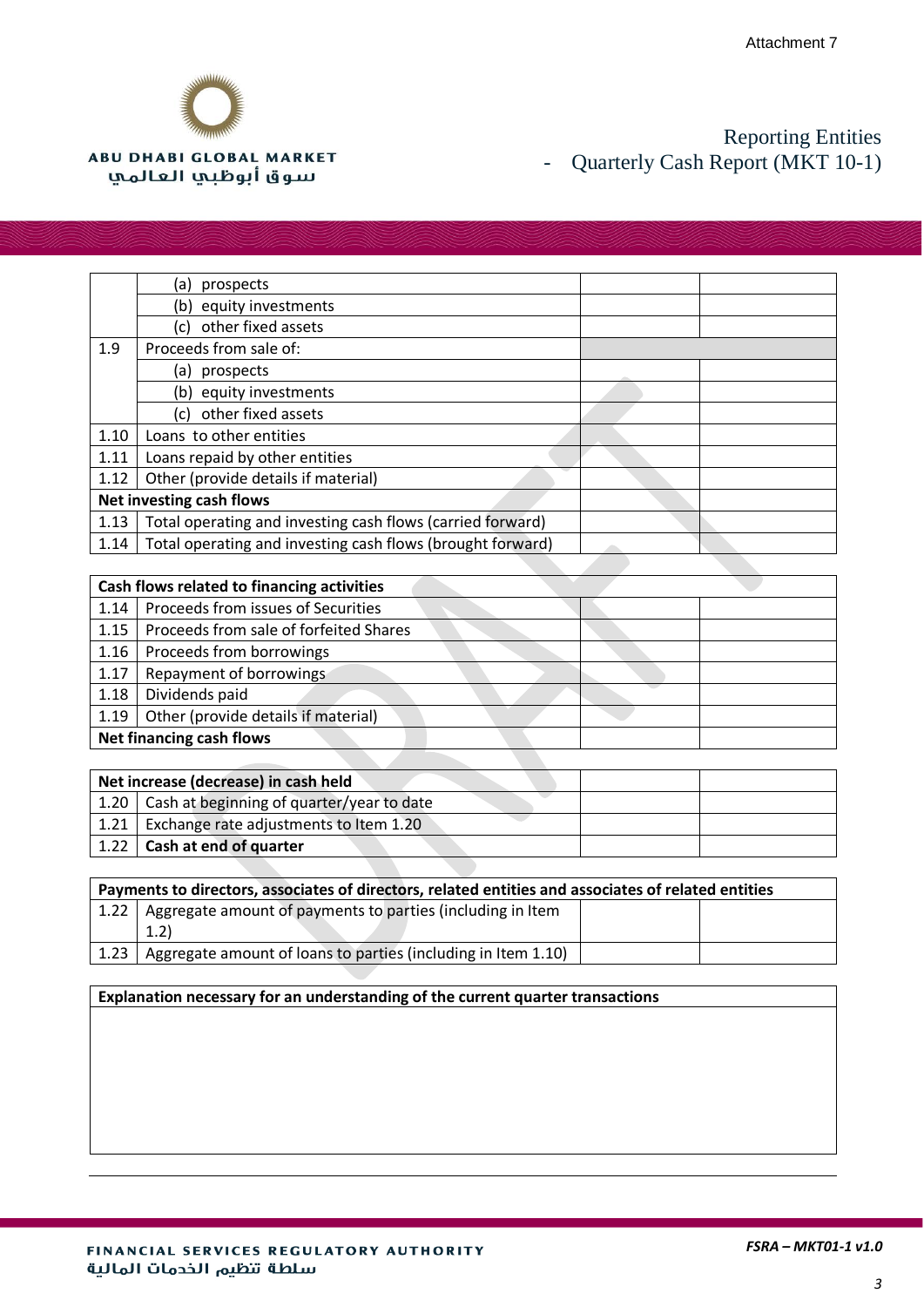

|     | Non-cash financing and investing activities                                                                                                          |  |  |  |
|-----|------------------------------------------------------------------------------------------------------------------------------------------------------|--|--|--|
| 2.1 | Details of financing and investing transactions which had a material effect on consolidated assets<br>and liabilities but did not involve cash flows |  |  |  |
|     |                                                                                                                                                      |  |  |  |
| 2.2 | Details of outlays by other entities to establish or increase their share in projects in which the<br>Reporting Entity/Listed Entity has an interest |  |  |  |
|     |                                                                                                                                                      |  |  |  |

| <b>Financing facilities available</b><br>(add notes as necessary for an understanding of the position) |                             | Amount<br>Available<br>(USD '000) | Amount Used<br>(USD '000) |
|--------------------------------------------------------------------------------------------------------|-----------------------------|-----------------------------------|---------------------------|
| 3.1                                                                                                    | Loan facilities             |                                   |                           |
| 3.2                                                                                                    | Credit standby arrangements |                                   |                           |

|              | <b>Estimated Cash Outflows for Next Quarter</b> | (USD '000) |
|--------------|-------------------------------------------------|------------|
| 4.1          | <b>Exploration and evaluation</b>               |            |
| 4.2          | Development                                     |            |
| 4.3          | Production                                      |            |
| 4.4          | Administration                                  |            |
| 4.5          | Other (provide details if material)             |            |
| <b>Total</b> |                                                 |            |

| <b>Reconciliation of Cash</b> |                                                                                                          |            |            |  |  |
|-------------------------------|----------------------------------------------------------------------------------------------------------|------------|------------|--|--|
|                               | Reconciliation of cash at the end of the quarter (as shown in the<br>Current quarter<br>Previous quarter |            |            |  |  |
|                               | consolidated statement of cash flows) to the related items in the                                        | (USD '000) | (USD '000) |  |  |
|                               | accounts is as follows:                                                                                  |            |            |  |  |
| 5.1                           | Cash on hand and at bank                                                                                 |            |            |  |  |
| 5.2                           | Deposits at call                                                                                         |            |            |  |  |
| Bank overdraft<br>5.3         |                                                                                                          |            |            |  |  |
| 5.4                           | Other (provide details)                                                                                  |            |            |  |  |
|                               | Total: Cash at end of quarter (Item 1.22)                                                                |            |            |  |  |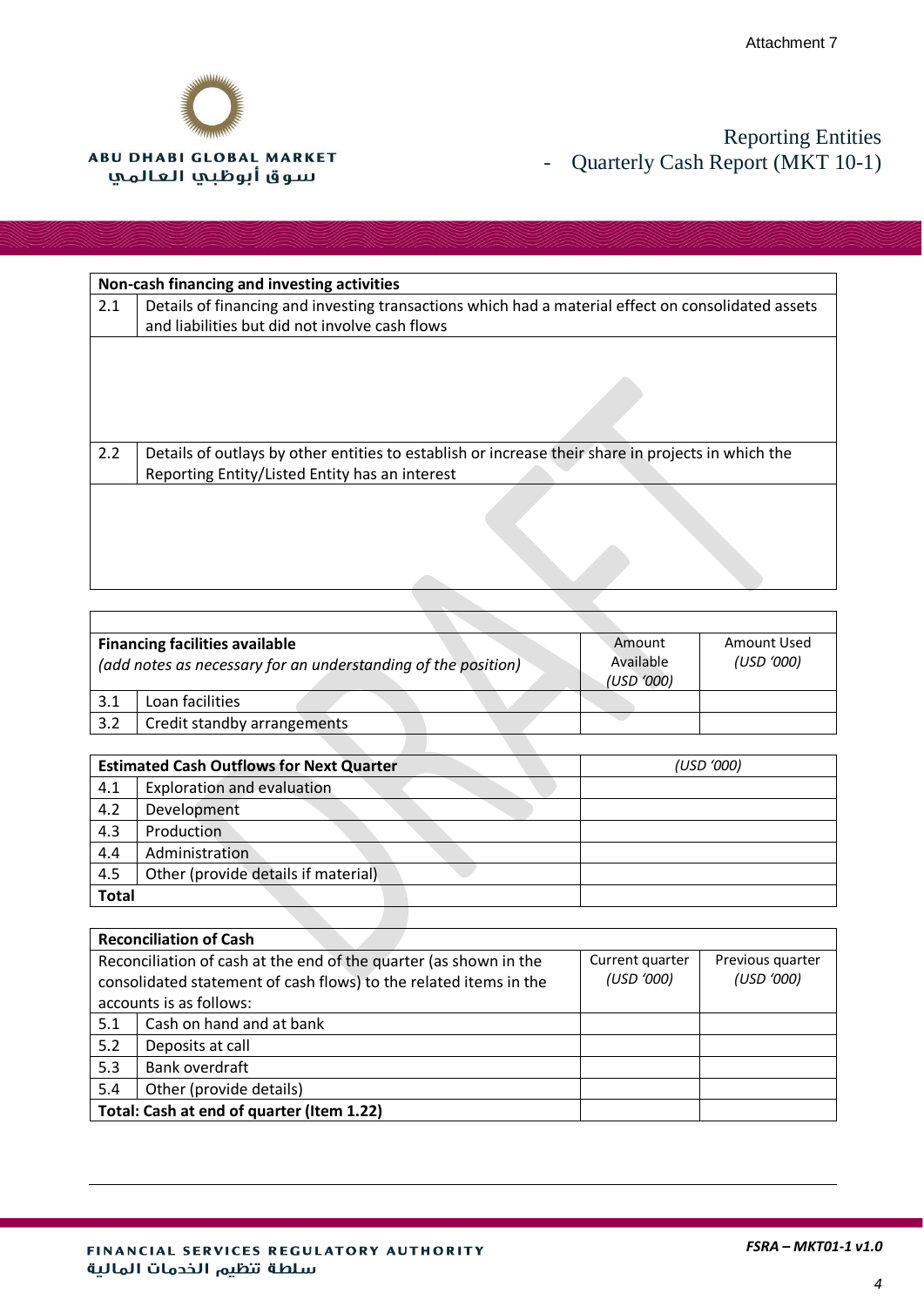

|      | Issued and traded Securities at end of current quarter                                                        |                     |                                |                                                               |                                                                            |
|------|---------------------------------------------------------------------------------------------------------------|---------------------|--------------------------------|---------------------------------------------------------------|----------------------------------------------------------------------------|
|      | Description includes rate of interest and any redemption or conversion rights, together with prices and dates |                     |                                |                                                               |                                                                            |
|      |                                                                                                               | <b>Total Number</b> | <b>Number</b><br><b>Traded</b> | Issue price per<br><b>Security</b><br>(cents)<br>(see note 3) | <b>Amount paid</b><br>up per<br><b>Security</b><br>(cents)<br>(see note 3) |
| 7.1  | <b>Preference Securities</b><br>(description)                                                                 |                     |                                |                                                               |                                                                            |
| 7.2  | Changes during quarter:<br>(a) increases through new<br>issuance<br>(b) decreases through                     |                     |                                |                                                               |                                                                            |
|      | returns of capital, buy-<br>backs, redemptions                                                                |                     |                                |                                                               |                                                                            |
| 7.3  | <b>Ordinary Securities</b>                                                                                    |                     |                                |                                                               |                                                                            |
| 7.4  | Changes during quarter:                                                                                       |                     |                                |                                                               |                                                                            |
|      | (a) increases through new<br>issuance                                                                         |                     |                                |                                                               |                                                                            |
|      | (b) decreases through<br>returns of capital, buy-<br>backs                                                    |                     |                                |                                                               |                                                                            |
| 7.5  | <b>Convertible Securities</b><br>(excluding Options)<br>(description)                                         |                     |                                |                                                               |                                                                            |
| 7.6  | Changes during quarter:                                                                                       |                     |                                |                                                               |                                                                            |
|      | (a) increases through new<br>issuance                                                                         |                     |                                |                                                               |                                                                            |
|      | (b) decreases through<br>Securities matured,<br>converted                                                     |                     |                                |                                                               |                                                                            |
| 7.7  | <b>Options</b><br>(description and conversion<br>factor)                                                      |                     |                                | (Exercise Price)                                              | (Expiry Date)                                                              |
| 7.8  | Issued during quarter                                                                                         |                     |                                |                                                               |                                                                            |
| 7.9  | <b>Exercised during quarter</b>                                                                               |                     |                                |                                                               |                                                                            |
| 7.10 | Expired during quarter                                                                                        |                     |                                |                                                               |                                                                            |
| 7.11 | <b>Debentures</b>                                                                                             |                     |                                |                                                               |                                                                            |
|      | (totals only)                                                                                                 |                     |                                |                                                               |                                                                            |
| 7.12 | <b>Unsecured Notes</b><br>(totals only)                                                                       |                     |                                |                                                               |                                                                            |